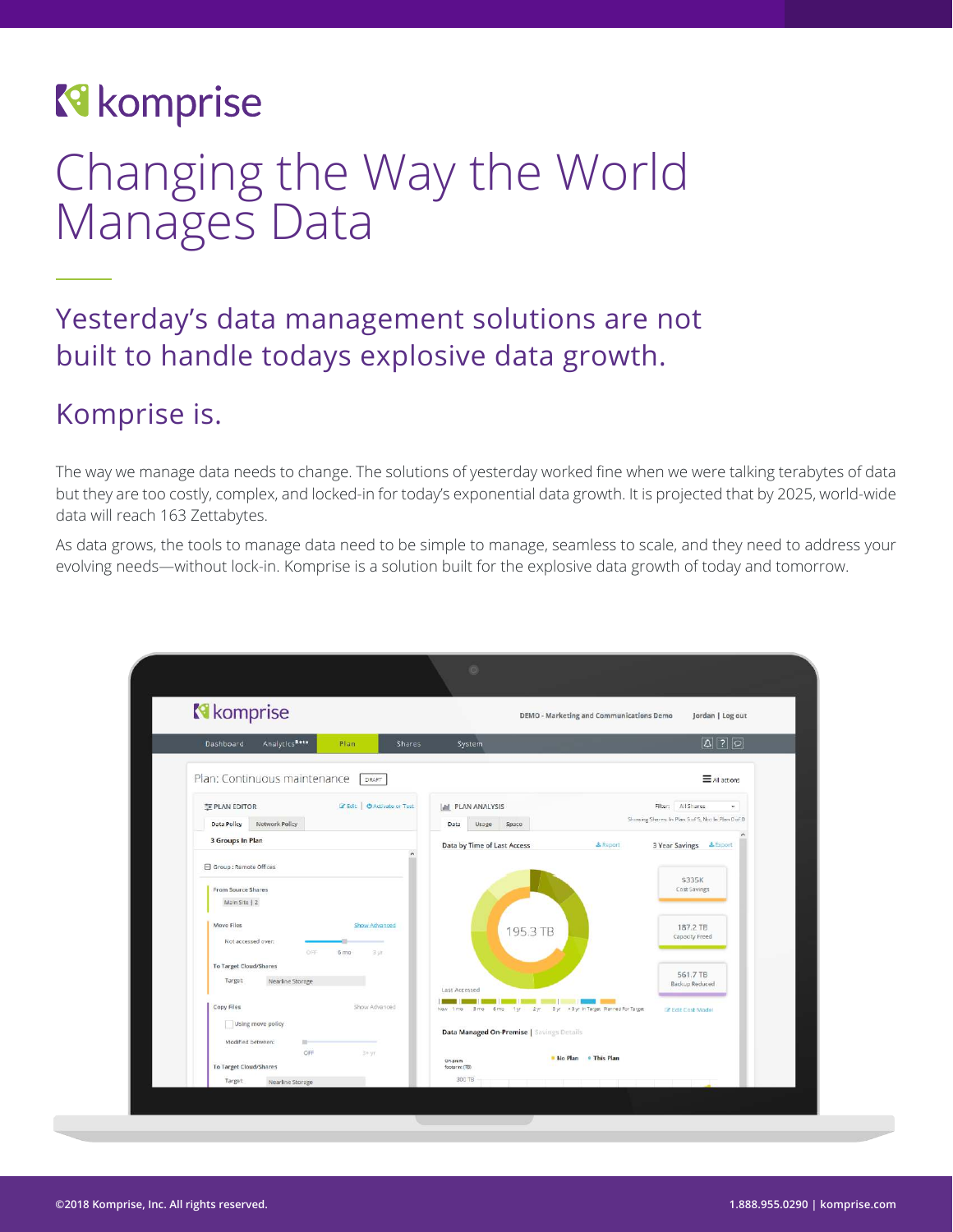### **R** komprise

## Intelligent Data Management

Komprise Intelligent Data Management enables businesses to handle the incoming flood of data by providing automated software that adapts to the customer's environment and scales across their storage silos, on-premise and cloud storage. The Komprise intelligent data management software empowers businesses to manage today's massive scale of data growth while unlocking data value.

#### NO HARDWARE TO DEPLOY

Komprise does not require dedicated hardware or upfront infrastructure investments. Deploying Komprise is a 15-minute setup of the Observer virtual machine.

#### NO STORAGE AGENTS

Komprise does not require any agents on any of the storage systems. Komprise works seamlessly across NFS, SMB/CIFS, LUSTRE, and REST/cloud storage using standard protocols without requiring any proprietary interfaces.

#### NO STUBS

Legacy data management solutions use stub files – static pointers to re-direct users to the new location of files. But, these static stubs have lots of issues – . Komprise uses a patent-pending dynamic link technique that does not have any of the issues of stub files (which can be accidentally deleted, moved, corrupted or invalidated— leaving the moved files orphaned). Users and applications continue to access moved files as they did before without any changes.

#### NO IMPACT ON HOT DATA PATH

Komprise sits outside the active data path so access to hot data remains unchanged. In fact, performance of hot data may improve since Komprise reduces clutter on the primary storage.

#### NO SCALING LIMITS

Komprise has a scale-out architecture that seamlessly scales on-demand. As capacity grows, simply add more Observer virtual machines.

#### NO SILOS

Komprise delivers a unified view of your data across all your storage and enables you to move data across storage based on your requirements.

#### NO COSTLY LICENSES

With sub-cloud pricing, Komprise is designed to instantly cut 70%+ of costs on every terabyte managed.

#### NO COMPLEX CONFIGURATIONS

Komprise is simple to deploy and operate – it requires no proprietary interfaces or complex infrastructure setup.

#### NO DISRUPTION

Komprise runs seamlessly in the background and does not interfere with your file system activity. Komprise is designed to adaptively back-off and throttle itself back when your file-systems are in active use, so it runs invisibly without any noticeable impact on performance.

#### NO CHANGES TO USER OR APP ACCESS

Komprise moves data transparently without any changes to user or application access.

Komprise stands apart from other solutions because it gives visibility across our storage and manages data at scale at a fraction of the cost

**Carl Siva Senior IT Group Director, Architecture and R&D Solutions Cadence Design Systems**

46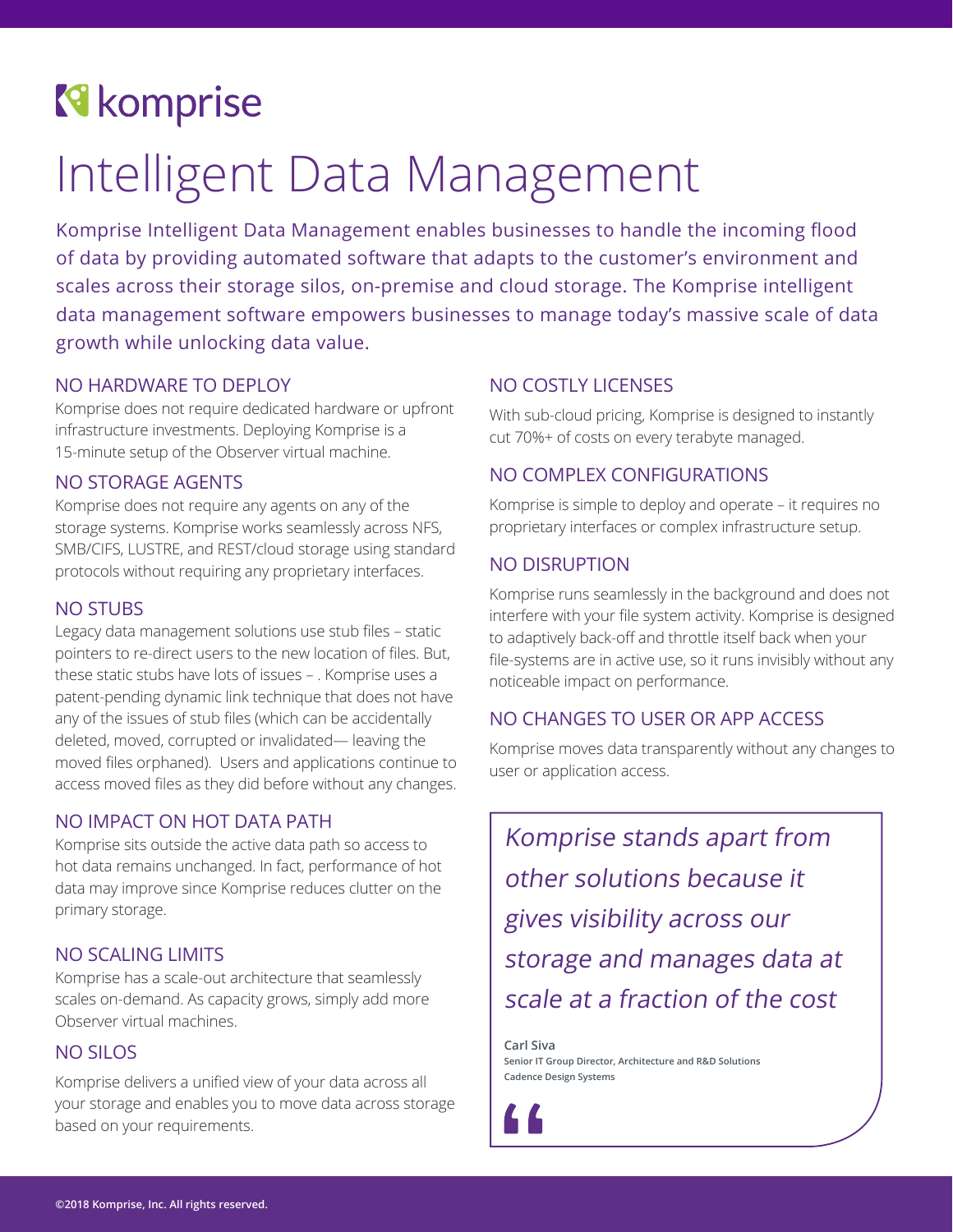# Core Use Cases

#### CAPACITY PLANNING

Project the ROI of data management strategies– Interactively assess the savings and impact of different archive, DR, and data management policies to see what works best.

#### TRANSPARENT ARCHIVING

Archive cold data by policy transparently to secondary storage of your choice (cloud, object, NAS) without stubs, agents or any changes to users and applications.



#### REPLICATION AND DATA RECOVERY

Simply set your DR policy and Komprise does the rest. No more headaches. As data changes on your storage, Komprise updates the DR copy regularly.



#### DATA MIGRATION

Eliminate the errors and the guesswork by automating migrations with a reliable solution that is resilient and handles network and storage glitches.

## Save 70%+ on Every TB Managed

Cut over 70% of cold data storage costs and solve the business challenge of managing data growth within flat budgets. Komprise enables businesses to manage their data intelligently by identifying inactive data across storage and transparently moving infrequently accessed data to cost-efficient options.

| <b>Current Costs Per TB - 3 Years</b>                                             |         | <b>Proposed Costs Per TB - 3 Years</b> |               |
|-----------------------------------------------------------------------------------|---------|----------------------------------------|---------------|
| Primary Storage <sup>1</sup>                                                      | \$2,000 | Secondary Storage <sup>2</sup>         | \$252         |
| Backup Storage                                                                    | \$1,000 | Backup Storage                         | $- - -$       |
| Disaster Recovery Storage                                                         | \$150   | Disaster Recovery Storage              | $- - -$       |
| Backup Software                                                                   | \$1,500 | Komprise                               | \$261         |
| <b>Total Current</b>                                                              | \$4,850 | <b>Total Proposed</b>                  | \$513         |
| 1 Figures calculated based on customer reported data<br>2 Calculated at \$ 007/GB |         | <b>Savings</b>                         | \$4,337 (89%) |